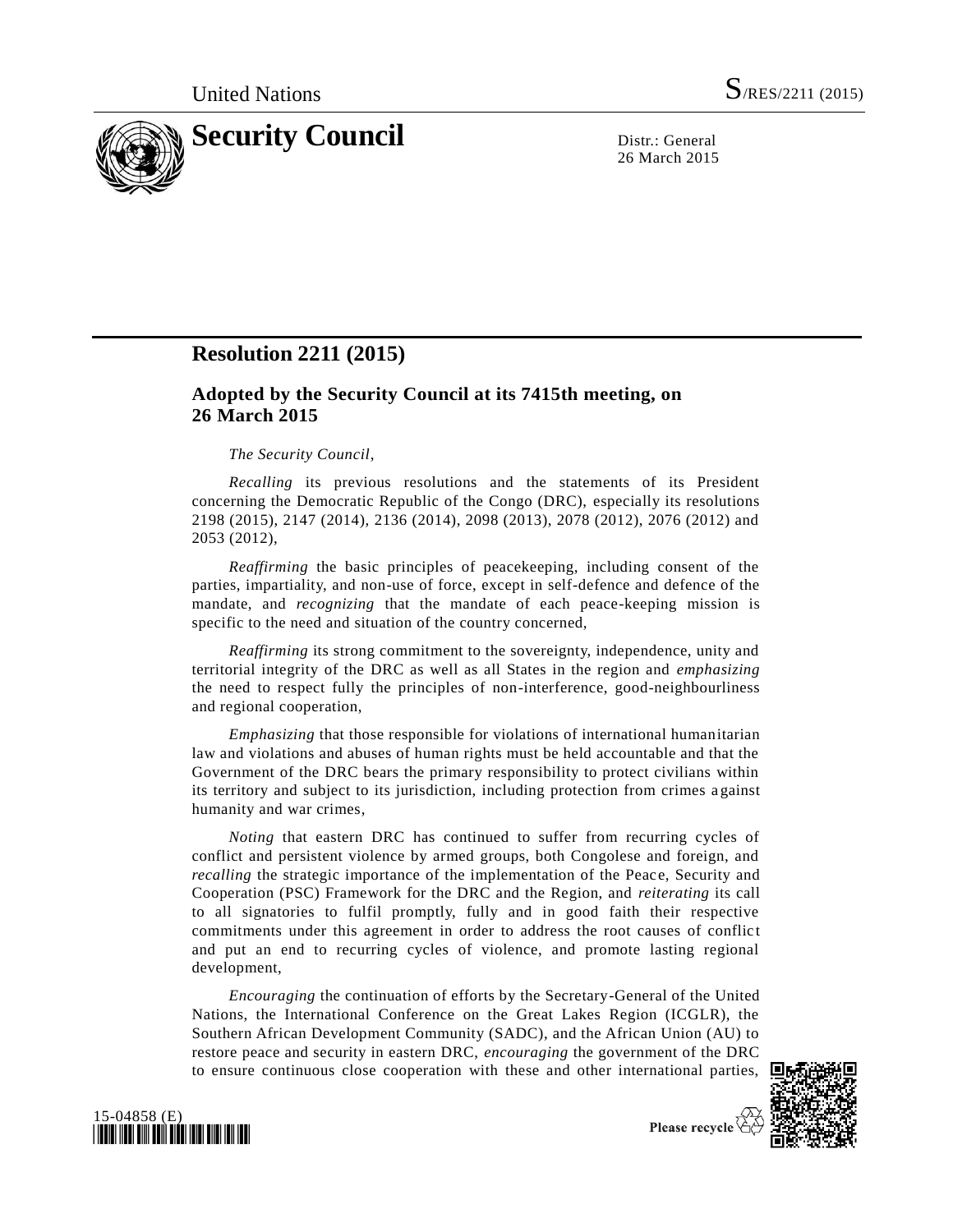and *recognizing* the efforts of the Government of the DRC aiming at the achievement of peace and national development,

*Reiterating* its deep concern regarding the security and humanitarian crisis in eastern DRC due to ongoing destabilizing activities of foreign and domestic arme d groups, and *stressing* the importance of neutralizing the Democratic Forces for the Liberation of Rwanda (FDLR), the Allied Democratic Forces (ADF), the Lord 's Resistance Army (LRA), the National Liberation Forces (FNL), and all other armed groups in the DRC, and *recognizing* the efforts of the FARDC against armed groups, especially the ADF,

*Recalling* its Presidential statement of 8 January 2015 [\(S/PRST/2015/1\)](http://undocs.org/S/PRST/2015/1) and *reiterating* that the swift neutralization of the FDLR is a top priority in bringing stability to and protecting civilians of the DRC and the Great Lakes region, *noting with deep concern* repeated reports of collaboration between elements of the Congolese Armed Forces (FARDC) and elements of the FDLR at a local level and unfettered regional travel by FDLR, *recalling* that the FDLR is a group under United Nations sanctions whose leaders and members include perpetrators of the 1994 genocide against the Tutsi in Rwanda, during which Hutu and others who opposed the genocide were also killed, and have continued to promote and commit ethnically-based and other killings in Rwanda and the DRC,

*Remaining greatly concerned* by the humanitarian situation that continues to severely affect the civilian population, in particular in eastern DRC, *expressing deep concern* regarding the very high number of internally displaced persons in the DRC, at more than 2,7 million, and the over 490,000 refugees from eastern DRC caused by the various Congolese and foreign armed groups active in the region, and *calling upon* the DRC and all States in the region to work towards the peaceful environment conducive to the realization of durable solutions for refugees and internally displaced persons, including their eventual voluntary return and reintegration in the DRC, with the support, as appropriate, of the United Nations country team, *supporting* UNHCR's current efforts to complete biometric registration of the Rwandese refugee population in the DRC to help facilitate the return of these refugees to Rwanda, *and calling upon* all parties in the conflict to respect the impartiality, independence and neutrality of humanitarian actors,

*Remaining deeply concerned* by the persistent high levels of violence and violations and abuses of human rights and international law, *condemning* in particular those involving the targeted attacks against civilians, widespread sexual and gender-based violence, systematic recruitment and use of children by certain parties to the conflict, the displacement of significant numbers of civilians, extrajudicial executions and arbitrary arrests, *recognizing* their deleterious effect on the stabilization, reconstruction and development efforts in the DRC, and *calling* for all those responsible for all such violations and abuses to be swiftly apprehended, brought to justice and held accountable,

*Recalling* all its relevant resolutions on women, peace and security, on children and armed conflicts, and on the protection of civilians in armed conflicts, also *recalling* the conclusions on Children and Armed conflicts in the DRC [\(S/AC.51/2014/3\)](http://undocs.org/S/AC.51/2014/3) adopted on 18 September 2014 by the Security Council Working Group on Children and Armed Conflicts pertaining to the parties in armed conflicts of the DRC,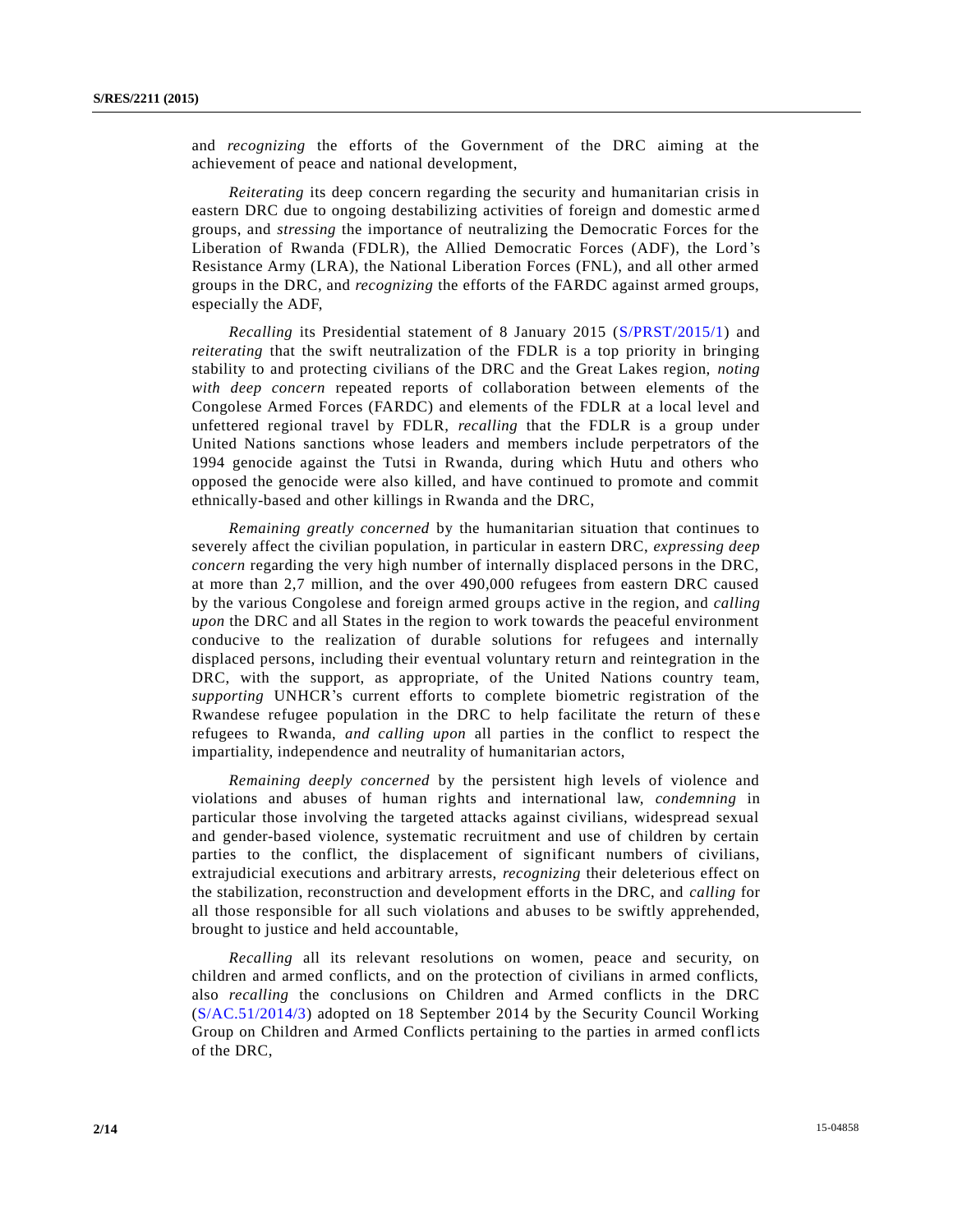*Welcoming* the efforts of MONUSCO and international partners in delivering training in human rights, international humanitarian law, gender mainstreaming, child protection and protection from sexual and gender-based violence for Congolese security institutions and underlining its importance, and *welcoming* the establishment of the Women's Platform for the PSC Framework in an effort to ensure the full participation of women in the PSC Framework peace process,

*Noting* the ongoing efforts made by the Government of the DRC to combat sexual violence in conflict including through its National Strategy and the commitments outlined in the Joint Communiqué between the Government of the DRC and the United Nations on the Fight Against Sexual Violence in Conflict adopted in Kinshasa on 30 March 2013, and *strongly encouraging* the Government of DRC to increase its efforts in this regard,

*Acknowledging* the adoption of the Framework of Cooperation between the United Nations Office of the Special Representative of the Secretary-General on Sexual Violence in Conflict and the African Union Commission Concerning the Prevention and Response to Conflict-related Sexual Violence in Africa adopted in Addis Ababa on 31 January 2014,

*Taking note* of the report of the Secretary-General [S/2014/181](http://undocs.org/S/2014/181) which includes a list of parties responsible for patterns of rape and other forms of sexual violence in situations of armed conflict, being on the Security Council agenda,

*Noting with deep concern* reports and allegations indicating the persistence of serious human rights and international humanitarian law violations committed by some members of the FARDC, the Republican Guard and Congolese National Police (PNC) including during the protests in Kinshasa, Goma and Bukavu in January 2015, *appealing* for calm, *urging* all parties to refrain from violence, and *emphasizing* that the Government of the DRC response must respect human rights and comply with the principle of proportionality in the use of force,

*Recalling* the importance of fighting against impunity within all ranks of the FARDC and PNC, *commending* the DRC authorities for recent prosecutions and condemnations of FARDC officers for crimes against humanity and war crimes, and *stressing the need* for the Government of the DRC to continue to ensure the increased professionalism of its security forces,

*Stressing* the need for cooperation with the International Criminal Court (ICC) by the Government of the DRC, *welcoming* the commitment made by the Government of the DRC to hold accountable those responsible for serious crimes, in particular war crimes and crimes against humanity, in the country, and *stressing* the importance of actively seeking to hold accountable those responsible for genocide , war crimes and crimes against humanity in the country,

*Reaffirming* that the successful protection of civilians is critical to the fulfilment of MONUSCO's mandate and the delivery of an improved security environment, also *stressing* the importance of peaceful means and progress on key reforms to promote the protection of civilians,

*Welcoming* the report of the Secretary-General on the strategic review of MONUSCO and the wider United Nations presence [\(S/2014/957\)](http://undocs.org/S/2014/957) submitted pursuant to paragraph 39 of its resolution 2147 (2014), and *further welcoming* its recommendations on MONUSCO's future objectives, activities, exit strategy and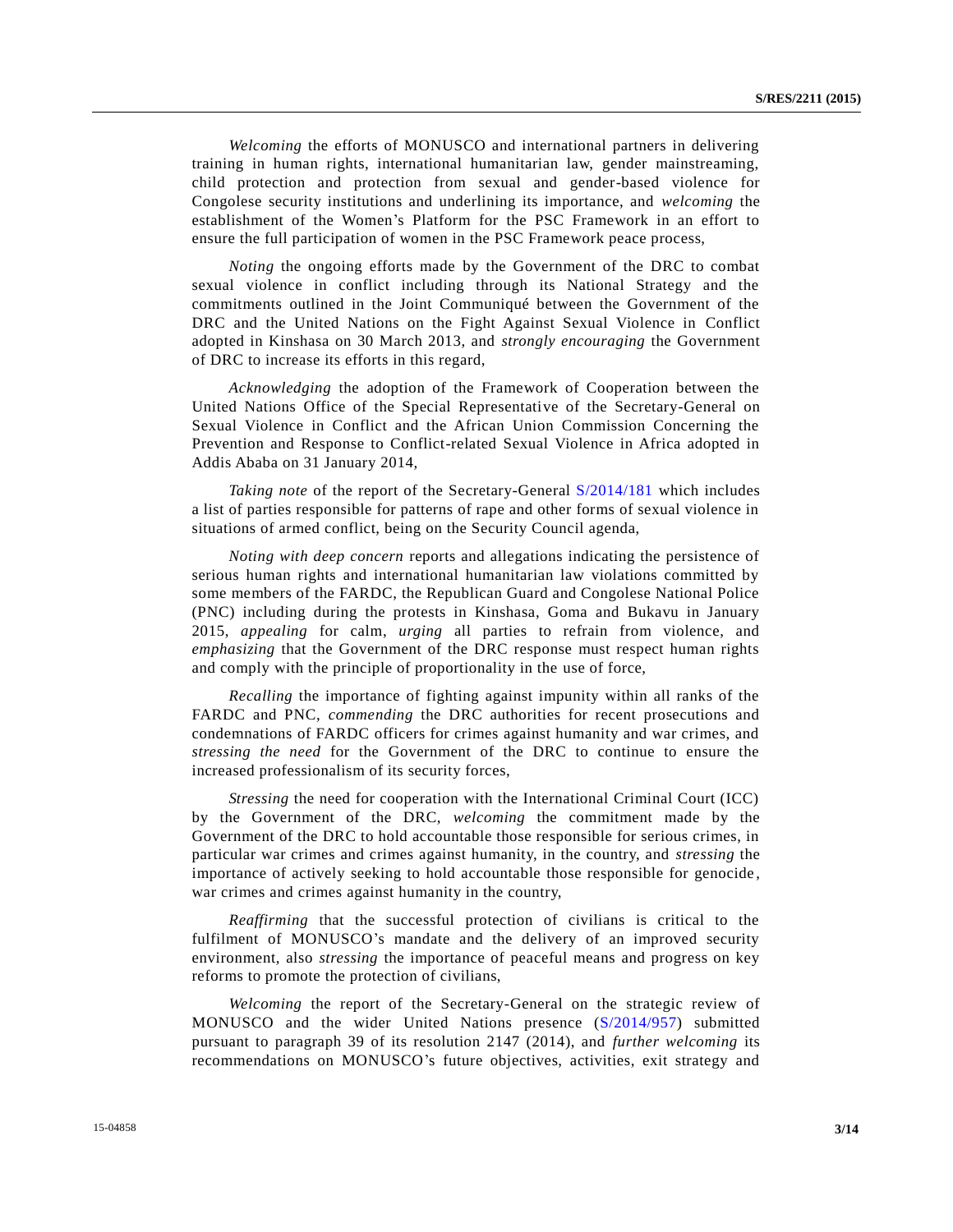effective deployment of resources, bearing in mind the need to continue to increas e the effectiveness of the mission, and respond to changing conditions on the ground,

*Taking note* of the views expressed by the Government of the DRC regarding its appreciation of the strategic review of MONUSCO, in particular on the objectives and the reconfiguration of the Mission,

*Reaffirming* its strong support to the Special Representative of the Secretary-General (SRSG) and MONUSCO in the implementation of their mandate, and *strongly encouraging* the continuation of their efforts,

*Noting* that it is important that all MONUSCO contingents, including the contingents of the Intervention Brigade, are properly prepared, effectively equipped and supported to be able to sustain their commitment to carry out their respective tasks,

*Reiterating* its call on all parties to cooperate fully with MONUSCO and to remain committed to the full and objective implementation of the Mission's mandate, *reiterating* its condemnation of any and all attacks against peacekeepers, and *emphasizing* that those responsible for such attacks must be held accountable,

*Reiterating* its call upon the Secretary-General to take all measures deemed necessary to strengthen United Nations field security arrangements and improve the safety and security of all military contingents, police officers, military observers, and especially unarmed observers,

*Underlining* the importance of MONUSCO deterring any threats to the implementation of its mandate,

*Recognizing* the contribution of MONUSCO to a comprehensive strategy for durable peace and security, *noting* the need for MONUSCO to strengthen support to the government of the DRC to enable it to address security challenges and human rights concerns, and extend state authority of the government of DRC as expressed in paragraph 5 of the PSC Framework, *noting with appreciation* the contribution that MONUSCO makes to early peacebuilding, and *emphasizing* that MONUSCO's activities should be conducted in a manner so as to facilitate post-conflict peacebuilding, prevention of relapse into armed conflict and progress towards sustainable peace and development,

*Stressing* the crucial importance of the upcoming electoral cycle for stabilization and consolidation of constitutional democracy in the DRC, *expressing concern* with restrictions of the political space in the DRC, in particular recent arrests of political opposition members and suspension of Internet and social media, and *recalling* the need for an open, inclusive and peaceful political dialogue between all stakeholders, while ensuring the protection of fundame ntal freedoms and human rights, paving the way for peaceful, credible, inclusive, transparent and timely elections in the DRC, particularly presidential and legislative elections by November 2016, in accordance with the Constitution and the electoral calendar, while respecting the African Charter on Democracy, Elections and Governance,

*Determining* that the situation in the DRC continues to constitute a threat to international peace and security in the region,

*Acting* under Chapter VII of the Charter of the United Nations,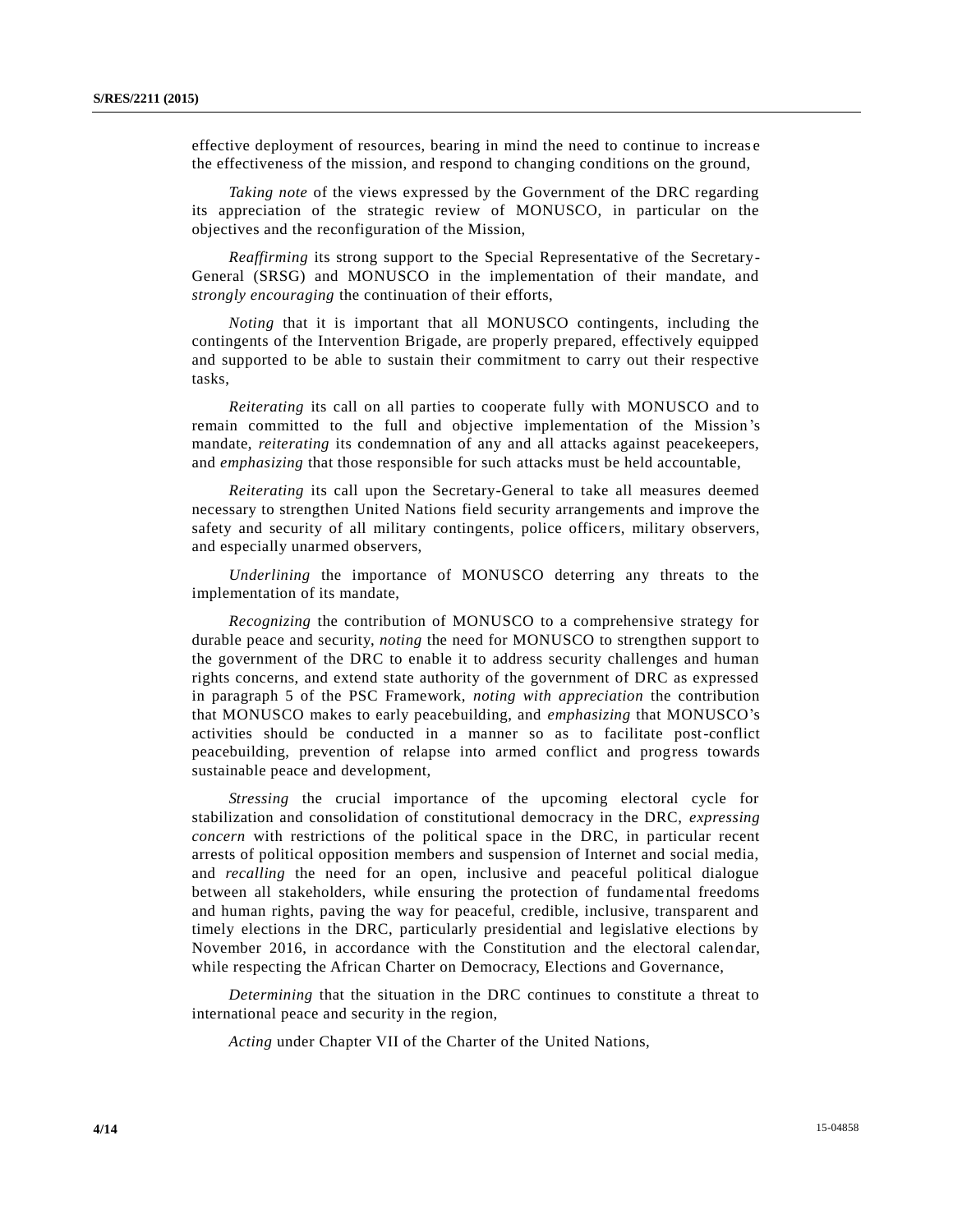*MONUSCO's mandate and strategic review*

1. *Decides* to extend until 31 March 2016 the mandate of MONUSCO in the DRC, including, on an exceptional basis and without creating a precedent or any prejudice to the agreed principles of peacekeeping, its Intervention Brigade;

2. *Welcomes* the report of the Secretary-General on the strategic review of MONUSCO and the wider United Nations presence [\(S/2014/957\)](http://undocs.org/S/2014/957) submitted pursuant to paragraph 39 of its resolution 2147 (2014), *fully endorses* its recommendations, including on the transformation of the MONUSCO force to become more efficient and effective in implementing its mandate, and *calls* for their effective and rapid implementation and *reiterates* that multi-dimensional peacekeeping requires a comprehensive approach, and *requests* MONUSCO's military, police and civilian components to work together in an integrated way;

3. *Endorses* the recommendation of the Secretary-General to reduce the MONUSCO force by 2,000 troops, while maintaining an authorized troop ceiling of 19,815 military personnel, 760 military observers and staff officers, 391 police personnel, and 1050 personnel of formed police units;

4. *Expresses* its intention to make this troop reduction permanent, through a revised troop ceiling, consistent with the report of the Secretary-General on the strategic review of MONUSCO, once significant progress has been achieved regarding the priorities of MONUSCO's mandate, consistent with paragraph 6 below, including the fight against the FDLR;

5. *Requests* MONUSCO to continue to maximise Force interoperability, flexibility and effectiveness in the implementation of the entirety of MONUSCO's mandate, including by deploying rapidly deployable units and continuing to modernise the Force, consistent with the recommendations of the strategic review, bearing in mind the safety and security of all military contingents, police officers, military observers, and especially unarmed observers;

6. *Decides* that future reconfigurations of MONUSCO and its mandate should be determined in consultation with the Government of the DRC on the basis of the evolution of the situation on the ground and, in the context of implementation by the Government of the DRC and all other signatories of the PSC Framework, progress towards the following objectives, in line with the three main priorities of protection of civilians, stabilization, and support to the implementation of the PSC framework, including national reforms, as set out in the Mission concept;

(a) Reduction of the threat posed by Congolese and foreign armed groups, in particular the FDLR, violence against civilians, including sexual and gender-based violence and violence against children to a level that can be effectively managed by the Congolese justice and security institutions;

(b) Stabilization through the establishment of functional, professional, and accountable state institutions, including security and judicial institutions, in conflict-affected areas, and through strengthened democratic practices that reduces the risk of instability, including adequate political space, promotion and protection of human rights and a credible electoral process;

7. *Stresses* the need for coordination and cooperation between the Government of the DRC and other national authorities, United Nations entities and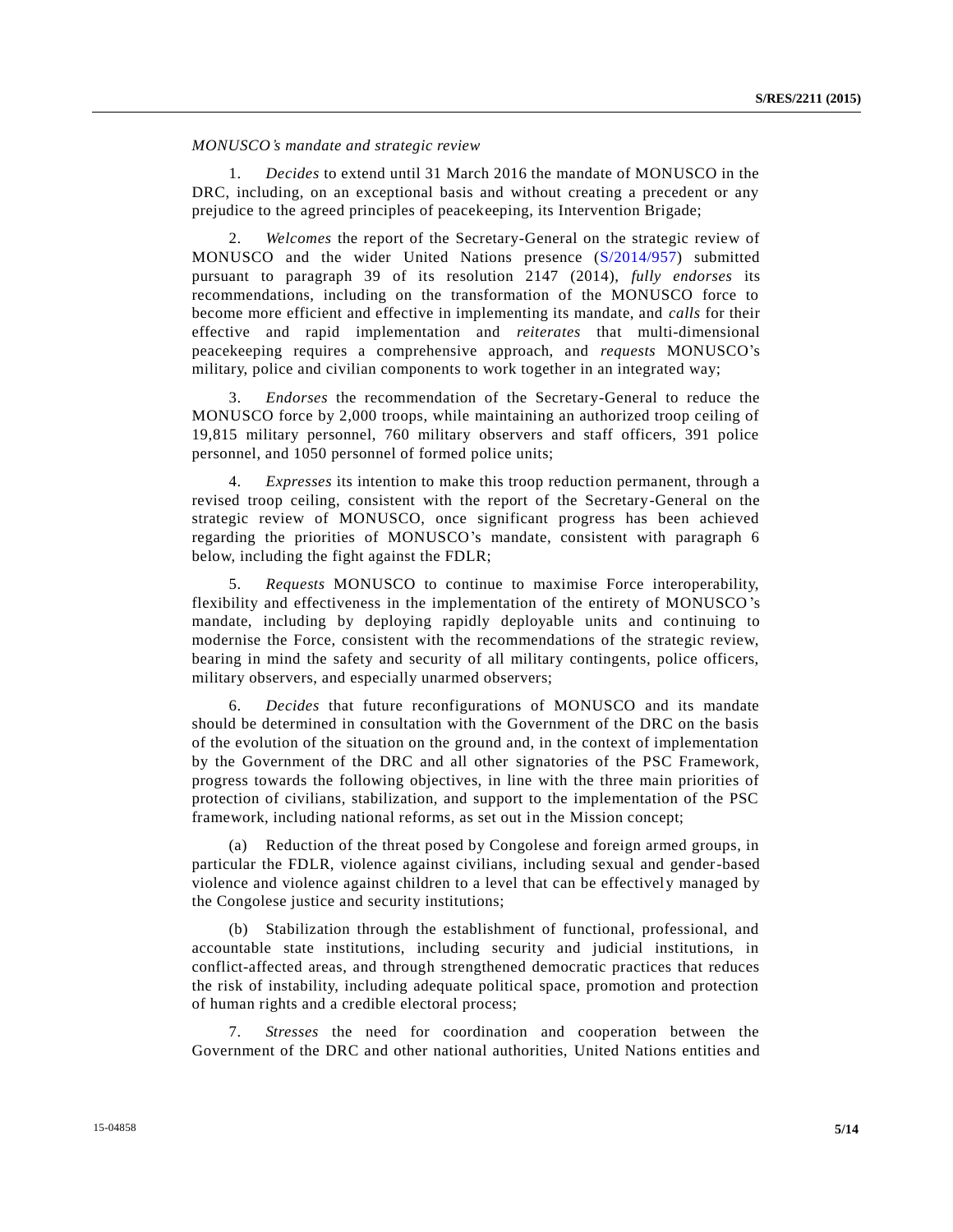development actors to stabilize, improve security situation and assist in restoration of State authority;

#### *Protection of civilians*

8. *Reaffirms* that the protection of civilians must be given priority in decisions about the use of available capacity and resources;

9. *Authorizes* MONUSCO, in pursuit of the objectives described in paragraph 6 above, to take all necessary measures to perform the following tasks, bearing in mind that these are mutually reinforcing tasks;

(a) Ensure, within its area of operations, effective protection of civilians under threat of physical violence, including by deterring, preventing and stopping armed groups from inflicting violence on the populations, paying particular attention to civilians gathered in displaced and refugee camps, humanitarian personnel and human rights defenders, in the context of violence emerging from any of the parties engaged in the conflict, and mitigating the risk to civili ans before, during and after any military operation;

(b) Ensure the protection of United Nations personnel, facilities, installations and equipment and the security and freedom of movement of United Nations and associated personnel;

(c) Work with the Government of the DRC to identify threats to civilians and implement existing prevention and response plans and strengthen civil-military cooperation, including joint-planning, to ensure the protection of civilians from abuses and violations of human rights and violations of international humanitarian law, including all forms of sexual and gender-based violence and violations and abuses committed against children and persons with disabilities, and *requests* MONUSCO to ensure that child protection and gender concerns are integrated into all operations and strategic aspects of MONUSCO's work and accelerate the coordinated implementation of monitoring, analysis and reporting arrangements on conflict-related sexual violence and the swift deployment of Women Protection Advisers as called for in resolution 1960 (2010) and 2106 (2013), in order to seek commitments on the prevention and response to conflict-related sexual violence;

(d) Support and work with the authorities of the DRC to arrest and bring to justice those allegedly responsible for genocide, war crimes and crimes against humanity and violations of international humanitarian law and violations or abuses of human rights in the country, including leaders of armed groups, including through cooperation with States of the region and the ICC;

## (e) *Neutralizing armed groups through the intervention brigade*

In support of the authorities of the DRC, on the basis of information collection and analysis, and taking full account of the need to protect civilians and mitigate risk before, during and after any military operation, carry out targeted offensive operations through the Intervention Brigade in cooperation with the whole of MONUSCO, either unilaterally or jointly with the FARDC, in a robust, highly mobile and versatile manner and in strict compliance with international law, including international humanitarian law, and in accordance with the standing operating procedures applicable to persons who are captured or who surrender, and with the human rights due diligence policy on United Nations-support to non-United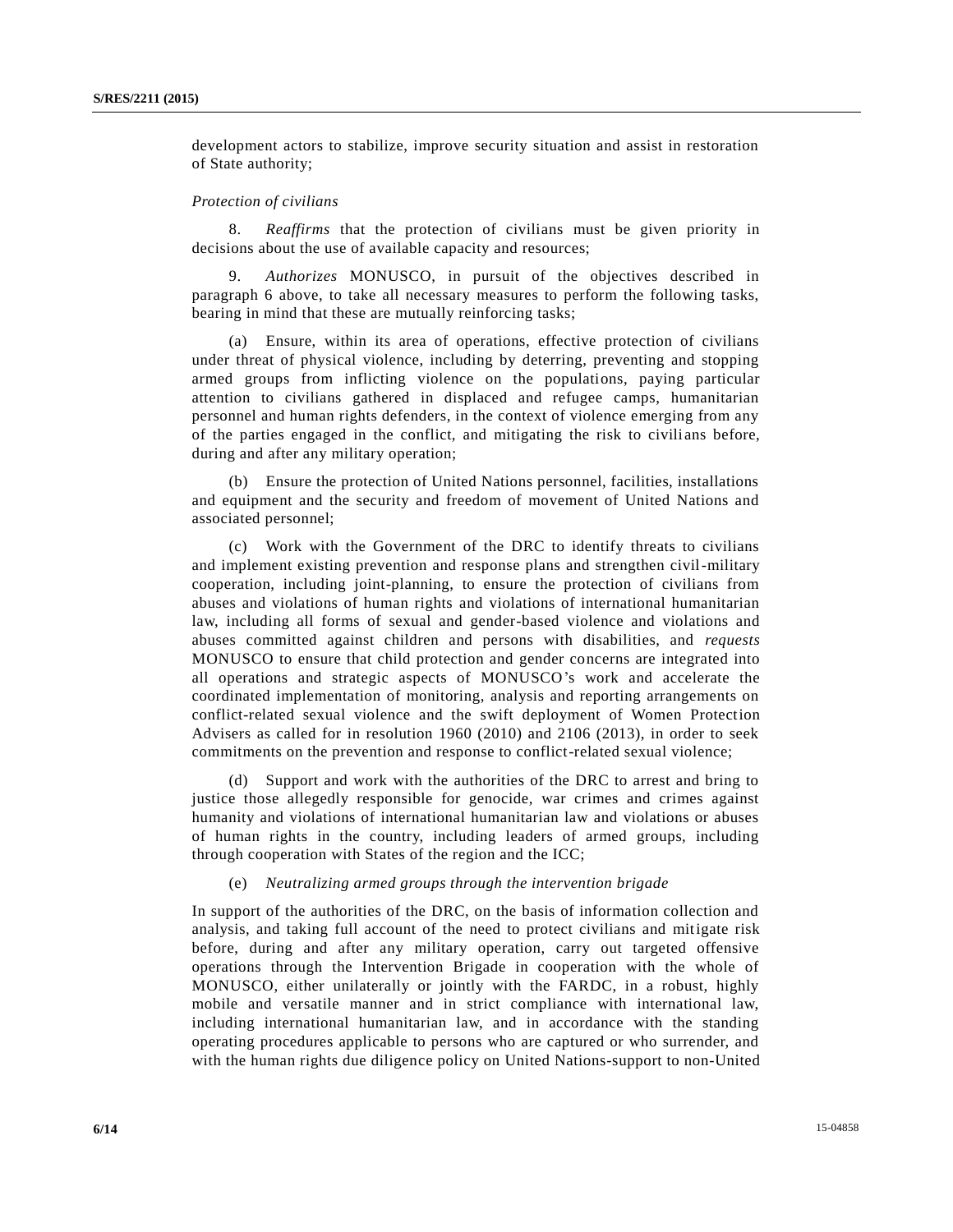Nations forces (HRDDP), prevent the expansion of all armed groups, neutralize these groups, and disarm them in order to contribute to the objective of reducing the threat posed by armed groups to state authority and civilian security in eastern DRC and to make space for stabilization activities;

## (f) *Arms embargo*

Monitor the implementation of the arms embargo as described in paragraph 1 of resolution 2198 (2015) in cooperation with the Group of Experts established by resolution 1533 (2004), and in particular observe and report on flows of military personnel, arms or related materiel across the eastern border of the DRC, including by using, as specified in the letter of the Council dated 22 January 2013 [\(S/2013/44\)](http://undocs.org/S/2013/44), surveillance capabilities provided by unmanned aerial systems, seize, collect, record and dispose of arms or related materiel brought into the DRC in violation of the measures imposed by paragraph 1 of resolution 2198 (2015), and share relevant information with the Group of Experts;

#### *Gender issues, child protection, interaction with civilian population*

10. *Requests* MONUSCO to take fully into account gender considerations as a cross-cutting issue throughout its mandate and to assist the Government of the DRC in ensuring the participation, involvement and representation of women at all levels, including in stabilization activities, security sector reform (SSR) and disarmament, demobilization and reintegration (DDR) processes, as well as in the national political dialogue and electoral processes, through, inter alia, the provision of gender advisers, and *further requests* enhanced reporting by MONUSCO to the Council on this issue;

11. *Requests* MONUSCO to take fully into account child protection as a cross-cutting issue throughout its mandate and to assist the Government of the DRC in ensuring that the protection of children's rights is taken into account, inter alia, in DDR processes and in SSR as well as during interventions leading to the separation of children from the FARDC and armed groups in order to end and prevent violations and abuses against children, including those involving detention, including temporary, of children by the FARDC;

12. *Encourages* MONUSCO to enhance its interaction with the civilian population to raise awareness and understanding about its mandate and activities through a comprehensive public outreach programme, to identify potential threats against the civilian population and to collect reliable information on violations of international humanitarian law and violations and abuses of human rights perpetrated against civilians;

#### *Stabilization*

13. *Authorizes* MONUSCO, in support of the Congolese authorities and their efforts to stabilize eastern DRC, to contribute to the following tasks, including through the SRSG's good offices;

(a) Provide good offices, advice and support to the Government of DRC to ensure actions against armed groups are supported by civilian and police components as part of consolidated planning which provides a comprehensive response to area-based stabilization efforts;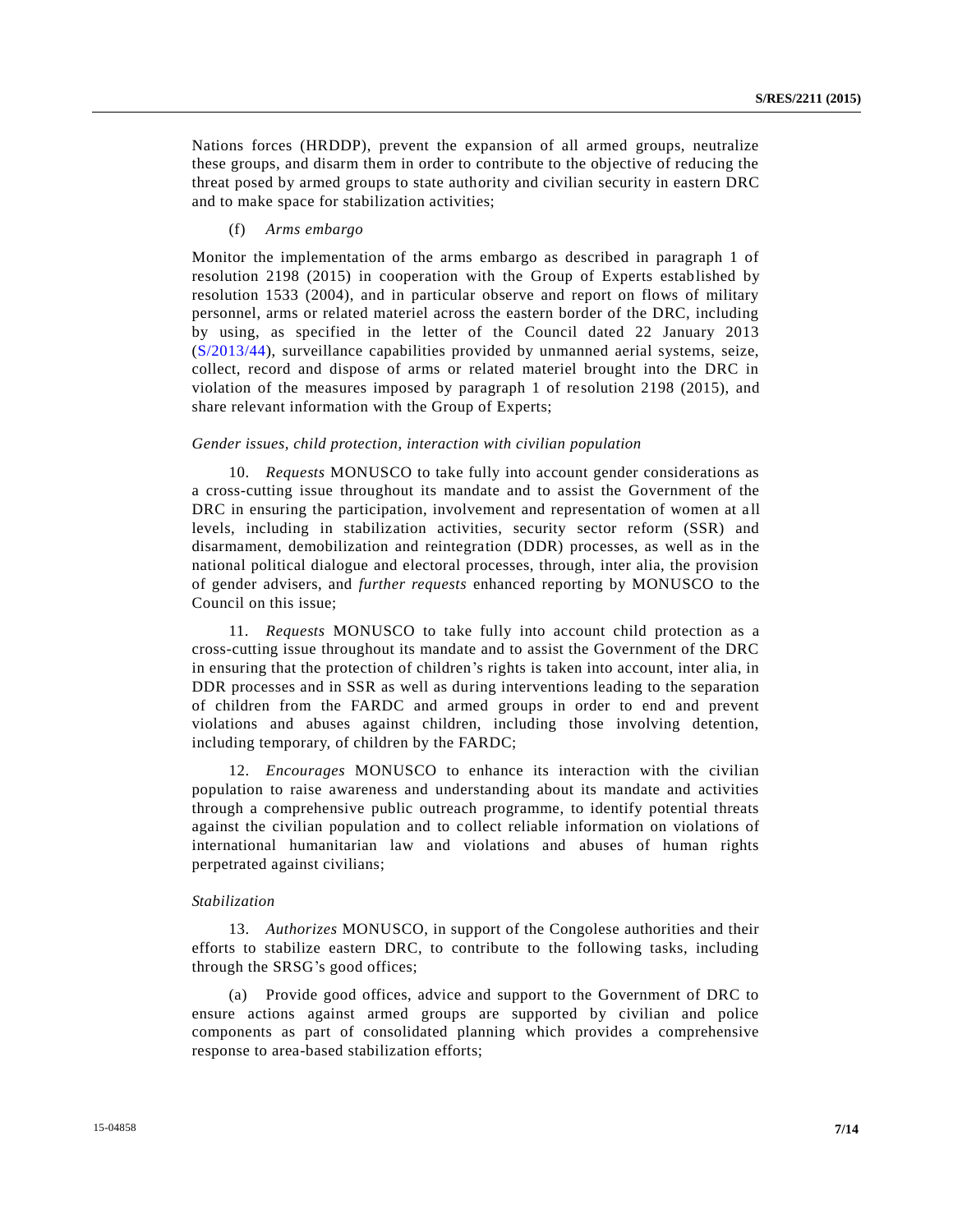(b) Provide good offices, advice and support to the Government of the DRC, in close cooperation with other international partners, in the implementation of the revised International Security and Stabilization Support Strategy (ISSSS) and related Provincial Stabilization Plans;

(c) Provide good offices, advice and support to the Government of the DRC, in close cooperation with other international partners, in the disarmament, demobilization and reintegration (DDR) of Congolese combatants not suspected of genocide, war crimes, crimes against humanity or abuses of human rights, into a peaceful civilian life in line with a community-based approach that is coordinated under the framework of the ISSSS, while paying specific attention to the needs of children formerly associated with armed forces and groups;

(d) Provide support to the disarmament, demobilization, repatriation, resettlement and reintegration (DDRRR) process to return and reintegrate foreign combatants not suspected of genocide, war crimes, crimes against humanity or abuses of human rights and their dependents to a peaceful civilian life in their country of origin, or a receptive third country while paying specific attention to the needs of children formerly associated with armed forces and groups;

(e) Provide good offices, advice and support to the Government of the DRC to promote human rights and political rights and to fight impunity, including through the implementation of the Government's "zero tolerance policy" with respect to discipline and human rights and international humanitarian law violations, committed by elements of the security sector;

(f) Continue to collaborate with the Government of the DRC in the swift and vigorous implementation of the action plan to prevent and end the recruitment and use of children and sexual violence against children by the FARDC, and continue dialogue with all listed parties to obtain further commitments and work towards the development and implementation of action plans to prevent and end violations and abuses against children;

#### *Support to national reform processes*

14. *Reiterates* the importance of implementing the PSC Framework to the achievement of long term stability of eastern DRC and the region, *urges* all signatory States of the PSC Framework to continue to fully and promptly implement their commitments in good faith, including not harbouring war criminals, and *calls on* the Government of DRC, which has the primary responsibility for safeguarding the DRC's sovereignty and territorial integrity, to make further meaningful progress in implementing its commitments under the PSC Framework;

15. *Authorizes* MONUSCO, in support of the Congolese authorities and their efforts to deliver the reforms called by the PSC Framework and stabilisation in eastern DRC, to contribute to the following tasks, in coordination with the United Nations Country Team (UNCT) and other actors, including through the SRSG's good offices;

(a) Promote peace consolidation and inclusive and transparent political dialogue among all Congolese stakeholders with a view to furthering reconciliation and democratization, while ensuring the protection of fundamental freedoms and human rights, paving the way for the holding of elections, consistent with the provisions of paragraph 19 below;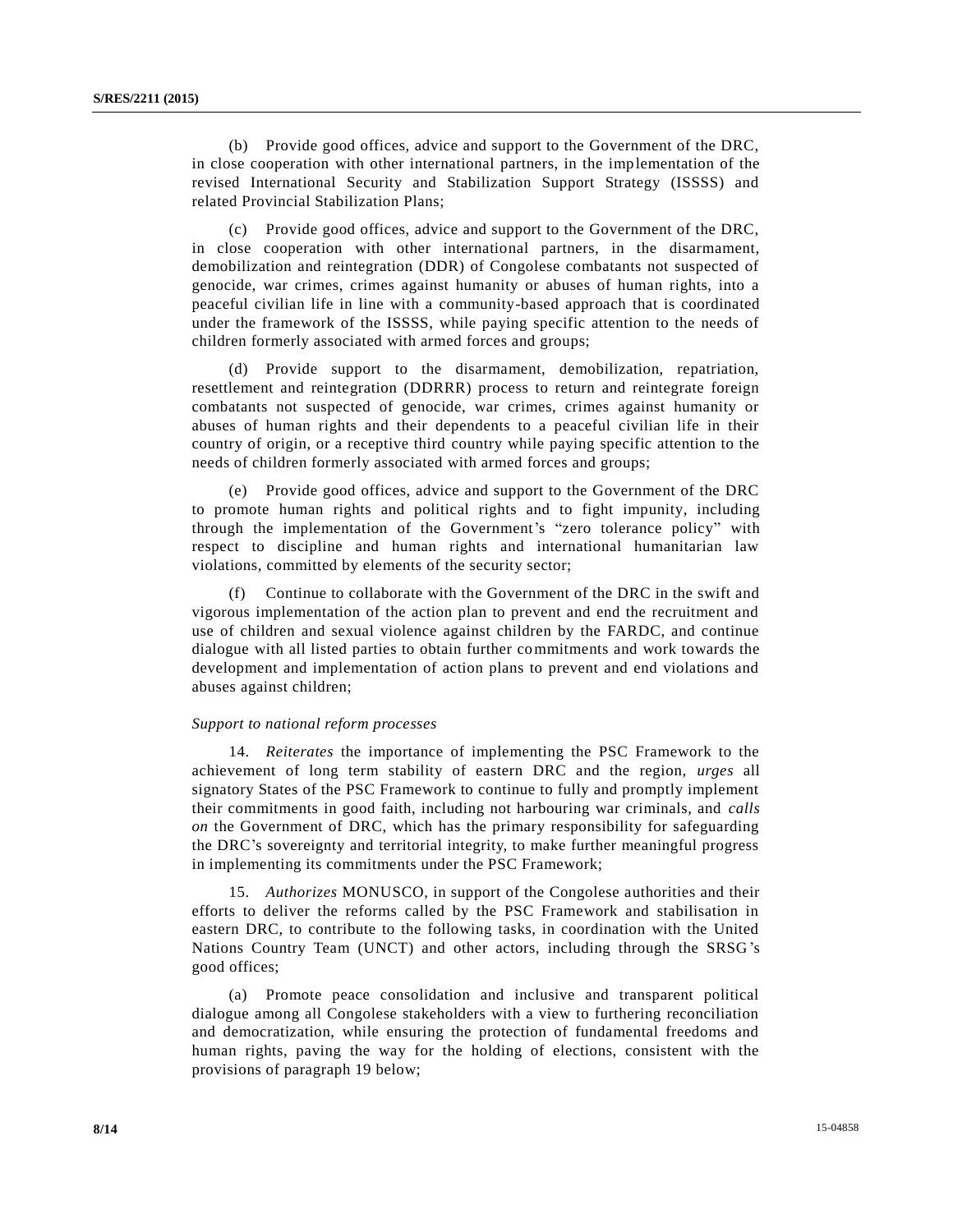(b) Monitor, report and follow-up on human rights violations and abuses and violations of international humanitarian law, including in the context of elections, and support the United Nations system in-country to ensure that any support provided by the United Nations shall be consistent with international humanitarian law and human rights law and refugee law as applicable;

(c) Provide good offices, advice and support to the Government of the DRC to encourage and accelerate national ownership of security sector reform by the Government of the DRC, including through developing a national strategy for the establishment of effective and accountable security institutions, as well as the development of a clear and comprehensive SSR implementation roadmap including benchmarks and timelines, and play a leading role in coordinating the support for SSR provided by international and bilateral partners and the United Nations system;

(d) Provide good offices, advice and support to the Government of the DRC, in compliance with the HRDDP, for army reform that would enhance its accountability, efficiency, self-sustainability and effectiveness, including, the support of a vetted, well-trained and adequately equipped "Rapid Reaction Force" within the FARDC which should form the nucleus for a professional, accountable, well-sustained and effective national defence force, while noting that any support provided by the United Nations, including in the form of rations and fuel, should be subject to appropriate oversight and scrutiny;

(e) Provide good offices, advice and support to the Government of the DRC for the reform of the police, including by contributing, in compliance with the HRDDP, to the provision of training to units of the PNC and including human rights training;

(f) Provide good offices, advice and support to the Government of the DRC for the development of a national justice strategy, and the implementation of justice and prison sector reform, in order to develop independent, accountable and functioning justice and security institutions;

(g) Encourage the consolidation of an effective national civilian structure that controls key mining activities and manages in an equitable manner the extraction, transport, and trade of natural resources in eastern DRC;

#### *PSC Framework*

16. *Urges* the Government of the DRC to remain fully committed to the implementation of the PSC Framework, including through the adoption of a priority action plan, and to protecting the civilian population through the swift establishment of professional, accountable and sustainable security forces, the deployment of an accountable Congolese civil administration, in particular the police, judiciary, prison and territorial administration and the consolidation of rule of law and promotion and protection of human rights;

17. *Notes with deep concern* the lack of progress up to date in those fields essential for DRC's stabilization and *reiterates* its call to the Government of the DRC to take immediate steps to uphold its commitment to SSR, including the support of an effective and sustainable Rapid Reaction Force, and to implement fully and immediately the national DDR programme, all of which will require the allocation of necessary resources and a continued commitment from the Government to prioritize reform;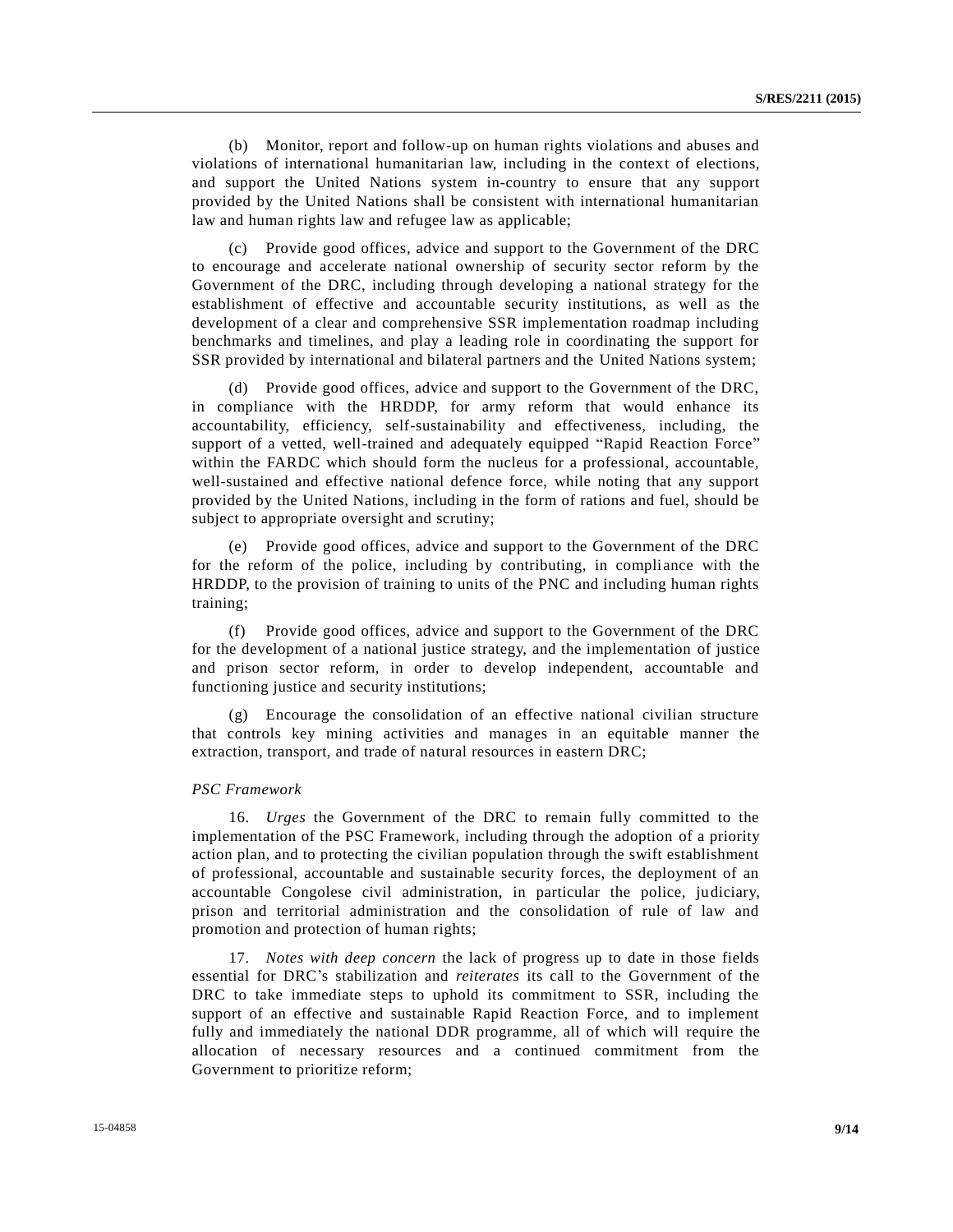## *United Nations Special Envoy for the Great Lakes Region*

18. *Calls on* the United Nations Special Envoy for the Great Lakes Region, to continue his regional and international engagement in furtherance of peace, stability, and economic development in the DRC and the region, including through the promotion of timely, credible, and inclusive national elections, regional dialogue and by continuing, in close coordination with the United Nations Special Representative for the DRC, to lead, coordinate and assess the implementation of the national and regional commitments under the PSC Framework;

#### *Elections*

19. *Calls on* the Government of the DRC and its national partners to ensure a transparent and credible electoral process, in fulfilment of their primary responsibility to create propitious conditions for the forthcoming elections, including prioritization of those conditions necessary for the presidential and legislative elections scheduled for November 2016 in accordance with the Constitution and *urges* the Government as well as all relevant parties to ensure an environment conducive to a free, fair, credible, inclusive, transparent, peaceful and timely electoral process, in accordance with the Congolese Constitution and the electoral calendar, which includes free and constructive political debate, freedom of opinion and expression, freedom of assembly, equitable access to media including State media, safety and freedom of movement for all candidates, as well as for election observers and witnesses, journalists, human rights defenders and actors from civil society including women;

20. *Welcomes* the promulgation of the electoral law and the publication of a comprehensive electoral calendar for the full electoral cycle by the independent national electoral commission (CENI) and *calls on* the Government of the DRC to put swiftly in place an adequate electoral budget and an electoral code of conduct, and conduct a credible update of the electoral register, to ensure the successful and timely holding of elections, in particular presidential and legislative elections on November 2016, in accordance with the Constitution and the electoral calendar, while respecting the African Charter on Democracy, Elections and Governance, and further *calls upon* all stakeholders, to engage into an open political dialogue over the preparation of the upcoming elections, in accordance with the Constitution;

21. *Authorizes* MONUSCO, only upon notification to the Security Council by the Secretary-General that the conditions outlined in paragraph 20 are being met, to provide logistical support, as appropriate and in coordination with Congolese authorities and the UNCT, to facilitate the electoral cycle, and *decides* that this support will be continually assessed and reviewed according to the progress made by the Congolese authorities in the steering of the electoral process, in accordance with paragraphs 19 and 20 above;

## *Armed Groups*

22. *Strongly condemns* all armed groups operating in the region and their violations of international humanitarian law as well as other applicable international law, and abuses of human rights including attacks on the civilian population, MONUSCO peacekeepers and humanitarian actors, summary executions, sexual and gender based violence and large scale recruitment and use of children in violation of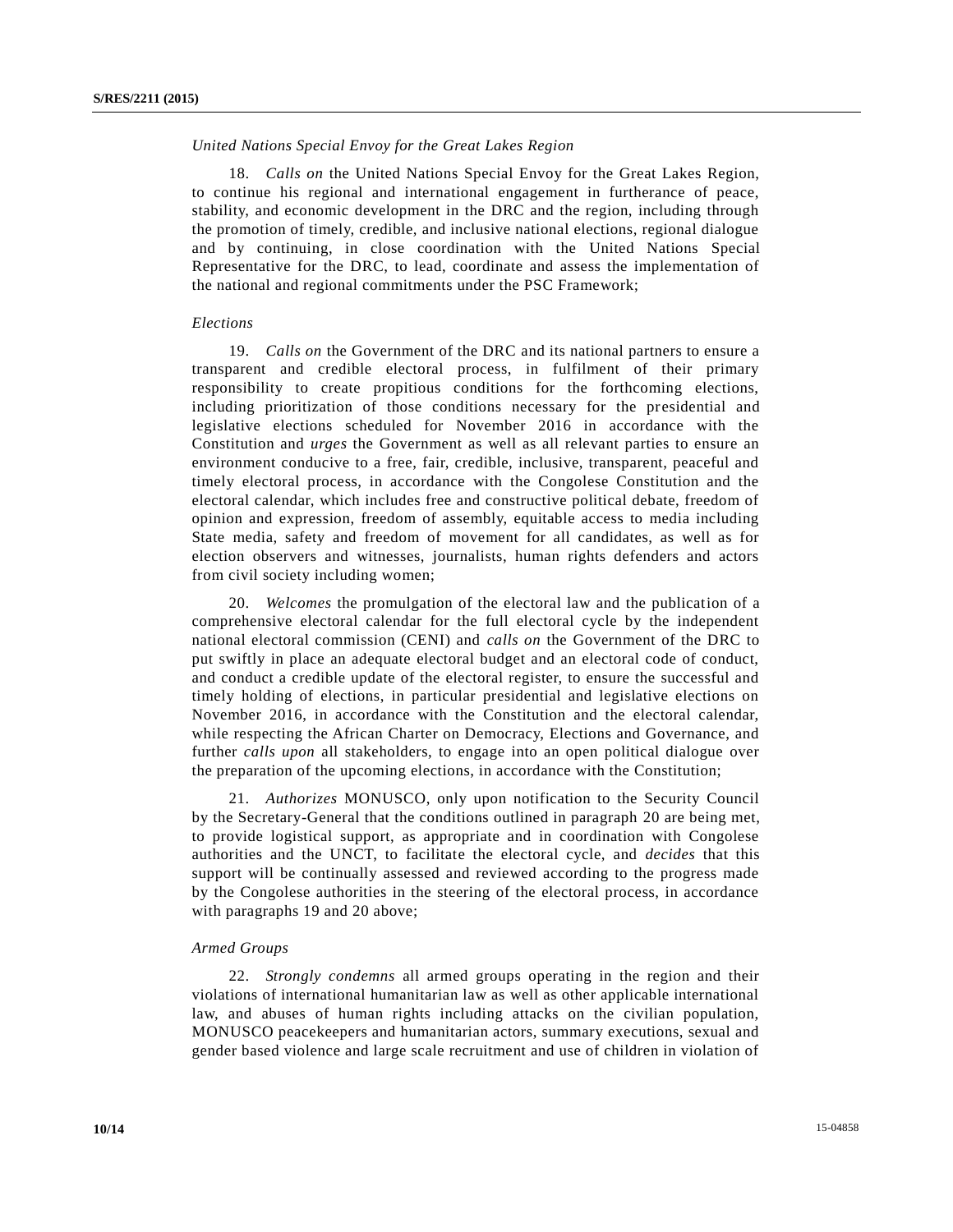applicable international law, and *reiterates* that those responsible must be held accountable;

23. *Demands* that the FDLR, the ADF, the LRA, and all other armed groups cease immediately all forms of violence and other destabilizing activities, including the exploitation of natural resources, and that their members immediately and permanently disband, lay down their arms and release children from their ranks;

24. *Takes note* of the commitment of the Government of the DRC in carrying out military operations against the FDLR, further *notes* the recent launching of initial operations against the FDLR by the FARDC, and *stresses* the need to carry out operations in accordance with international law, including international humanitarian law and international human rights law, as applicable, and strongly *encourages* cooperation between the Government of the DRC and MONUSCO on these operations, in accordance with its mandate to ensure all efforts possible are being made to neutralize the FDLR;

25. *Condemns* the brutal killings of hundreds of civilians in the Beni area, *expresses deep concern* regarding the persistence of violence in this region, *stresses the need* for a thorough and prompt investigation into these attacks in order to ensure that those responsible are held to account, *calls on* the government of the DRC for further military action, in accordance with international law, including international humanitarian law and international human rights law, as applicable, and with the support of MONUSCO in accordance with its mandate, to end the threat posed by the ADF and all other armed groups operating in the region;

26. *Demands* that the Government of the DRC, per its commitments in the Nairobi Declarations of 12 December 2013, take immediate steps to implement and allocate appropriate funding to its DDR Plan, with particular focus on the sustainable reintegration of former combatants, in coordination with the United Nations, international organizations and neighbouring countries where former M23 combatants have found refuge, *stresses* the importance of overcoming obstacles to the repatriation of these ex-combatants, *requests* the Governments of the DRC, Uganda and Rwanda to strengthen their collaboration to urgently address the situation of former M23 combatants located in their territories consistent with the Nairobi declarations and in line with commitments under the PSC Framework, and in cooperation with the United Nations and international organizations, *and reiterates the importance* of ensuring that all provisions of the signed documents are implemented swiftly and in good faith and, in this regard, that the M23 does not regroup, join other armed groups, or, resume military activities, in line with the Nairobi declarations and relevant Security Council resolutions;

27. *Calls on* the government of the DRC to urgently implement and allocate appropriate funding to its DDR Plan including with regards to weapons and ammunition management activities, in order to be able to effectively deal with former combatants, including those already under FARDC responsibility and acknowledges that the absence of a credible DDR process is preventing armed elements of laying down their weapons;

28. *Recognizes* the ongoing contribution of MONUSCO in the fight against the LRA, *encourages* further efforts of the AU-Regional task force (AU-RTF), and *urges* greater cooperation, including operational cooperation, and informationsharing between MONUSCO, other United Nations Missions in the LRA-affected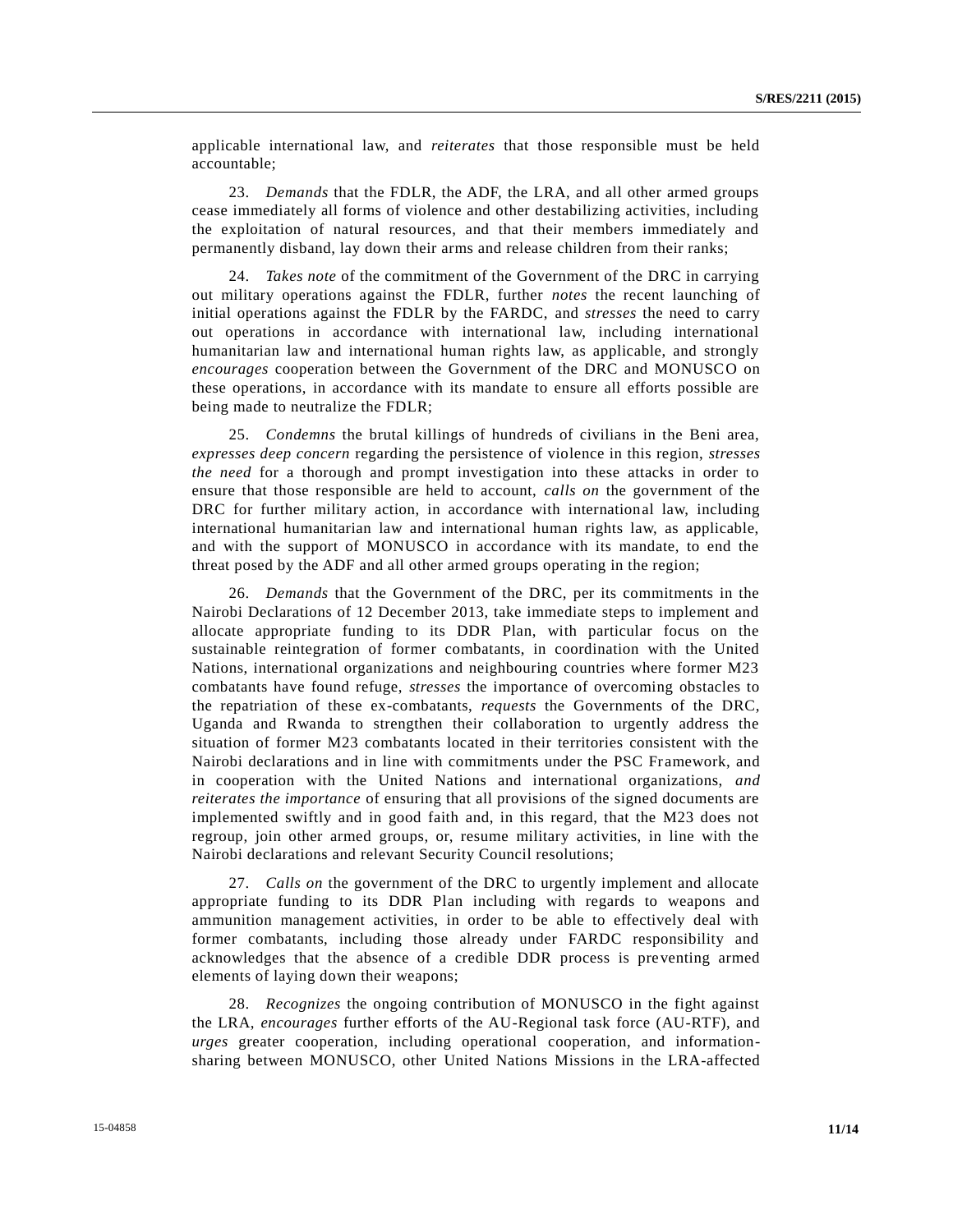region, the AU-RTF, regional forces, national governments, international actors and non-governmental organizations, as appropriate, in tackling the threat of the LRA;

#### *Human Rights/Humanitarian issues*

29. *Urges* the Government of the DRC to arrest and hold accountable those responsible for violations of international humanitarian law or violations and abuses of human rights, as applicable, in particular those that may amount to war crimes and crimes against humanity, as well as those involving violence or abuses against children and acts of sexual and gender-based violence, *stresses the importance* to this end of both regional cooperation and cooperation with the ICC, and *urges* the government of DRC to undertake the necessary judicial reform to ensure that the DRC effectively addresses impunity,

30. *Calls upon* the Congolese authorities to ensure the prosecution of those responsible for the grave human rights violations and abuses committed in the context of the 28 November 2011 elections;

31. *Encourages* the Government of the DRC to continue its cooperation with the Special Representative of the Secretary-General for Children and Armed Conflict and the Special Representative of the Secretary-General on Sexual Violence, and *welcomes* the appointment by President Kabila of a Presidential Adviser on Sexual Violence and the Recruitment of Children;

32. *Calls upon* the Government of the DRC to pursue the full implementation, with the support of MONUSCO as appropriate, of the action plan to prevent and end the recruitment and use of children and sexual violence by the FARDC, and to strengthen its efforts to combat impunity for conflict-related sexual violence, including sexual violence committed by the FARDC, noting that failure to do so may result in the FARDC being named in the Secretary-General's report on sexual violence, and to provide all necessary services and protection to survivors and victims;

33. *Requests* the Secretary-General to take the necessary measures to ensure full compliance of MONUSCO with the United Nations zero-tolerance policy on sexual exploitation and abuses and to keep the Council informed if cases of such conduct occur;

34. *Requests* MONUSCO to ensure that any support provided to national security forces is in strict compliance with the United Nations HRDDP, *urges* the United Nations system in DRC to adopt a join and uniform approach regarding HRDDP implementation, and *calls upon* the Government of the DRC to work with MONUSCO to support the promotion of DRC security service personnel with reputable human rights records;

35. *Demands* that all parties allow and facilitate the full, safe, immediate and unhindered access of humanitarian personnel, equipment and supplies and the timely delivery of humanitarian assistance to populations in need, in particular to internally displaced persons, throughout the territory of the DRC, respecting the United Nations guiding principles of humanitarian assistance and relevant provisions of international law;

36. *Calls on* all Member States to generously contribute to the United Nations humanitarian appeal for the DRC to help ensure that United Nations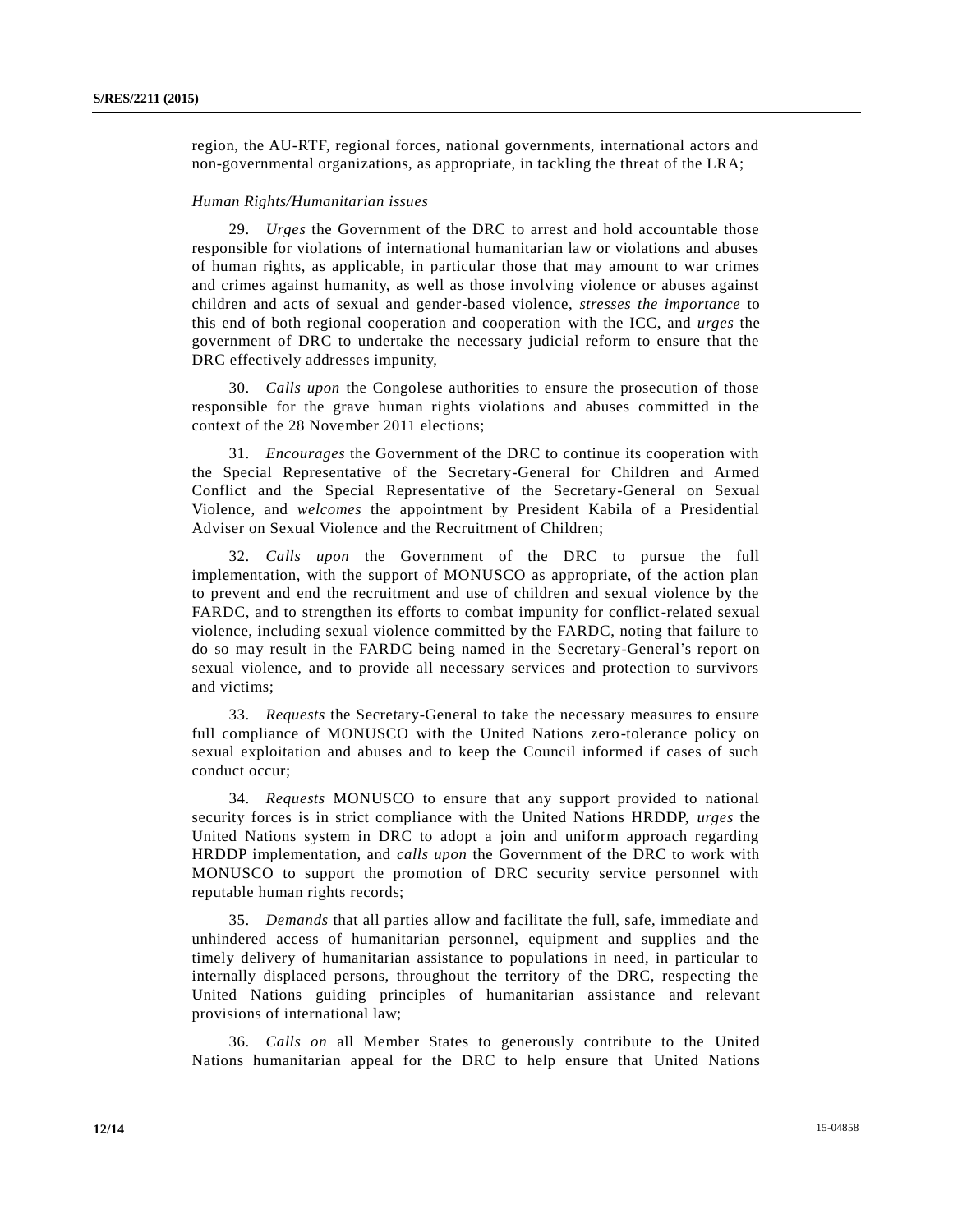humanitarian agencies and other international organizations are fully funded and able to address the protection and assistance needs of internally displaced people, survivors of sexual violence, and other vulnerable communities;

## *Cooperation with MONUSCO*

37. *Demands* that all relevant parties cooperate fully in the deployment, operations, and monitoring, verification, and reporting functions of MONUSCO, in particular by guaranteeing the safety, security, and unrestricted freedom of movement of United Nations and associated personnel, throughout the territory of the DRC;

#### *Support to the United Nations Group of Experts*

38. *Expresses* its full support to the United Nations Group of Experts established by resolution 1533 (2004) and *calls for* enhanced cooperation between all States, particularly those in the region, MONUSCO and the Group of Experts, *encourages* information sharing between MONUSCO and the group of experts and further *encourages* all parties and all States to ensure cooperation with the Group of Experts by individuals and entities within their jurisdiction or under their control and *reiterates* its demand that all parties and all States ensure the safety of its members and its support staff, and unhindered and immediate access, in particular to persons, documents and sites the Group of Experts deems relevant to the execution of its mandate;

#### *Exit Strategy*

39. *Stresses* that MONUSCO's exit should be gradual and progressive, tied to specific targets to be jointly developed by the Government of the DRC and MONUSCO, in consultation with UNCT and other stakeholders;

40. *Encourages* the Government of the DRC to make effective steps to enter into a regular strategic dialogue with the United Nations, building on the joint assessment process initiated in 2010 to jointly develop a roadmap and exit strategy for MONUSCO, including its Intervention Brigade;

41. *Notes* the need for a clear exit strategy of the Intervention Brigade, including through sustainable progress in ending the threat of armed groups and the implementation of sustainable SSR which may include the development of a Congolese rapid reaction force, and *expresses its intention* to review the tasks of the Intervention Brigade on the basis of the evolution of the situation on the ground and the implementation of its tasks according to paragraph 9 of this resolution;

42. *Requests* the Secretary-General to continue to make recommendations on the transition and reconfiguration of the United Nations presence in the country, based on the comparative advantages of the Mission and the UNCT, in order to continue to streamline the tasks assigned to MONUSCO, and *urges* the international community and donors to support MONUSCO and the UNCT and calls upon the Government of the DRC and neighbouring States to remain engaged in this process;